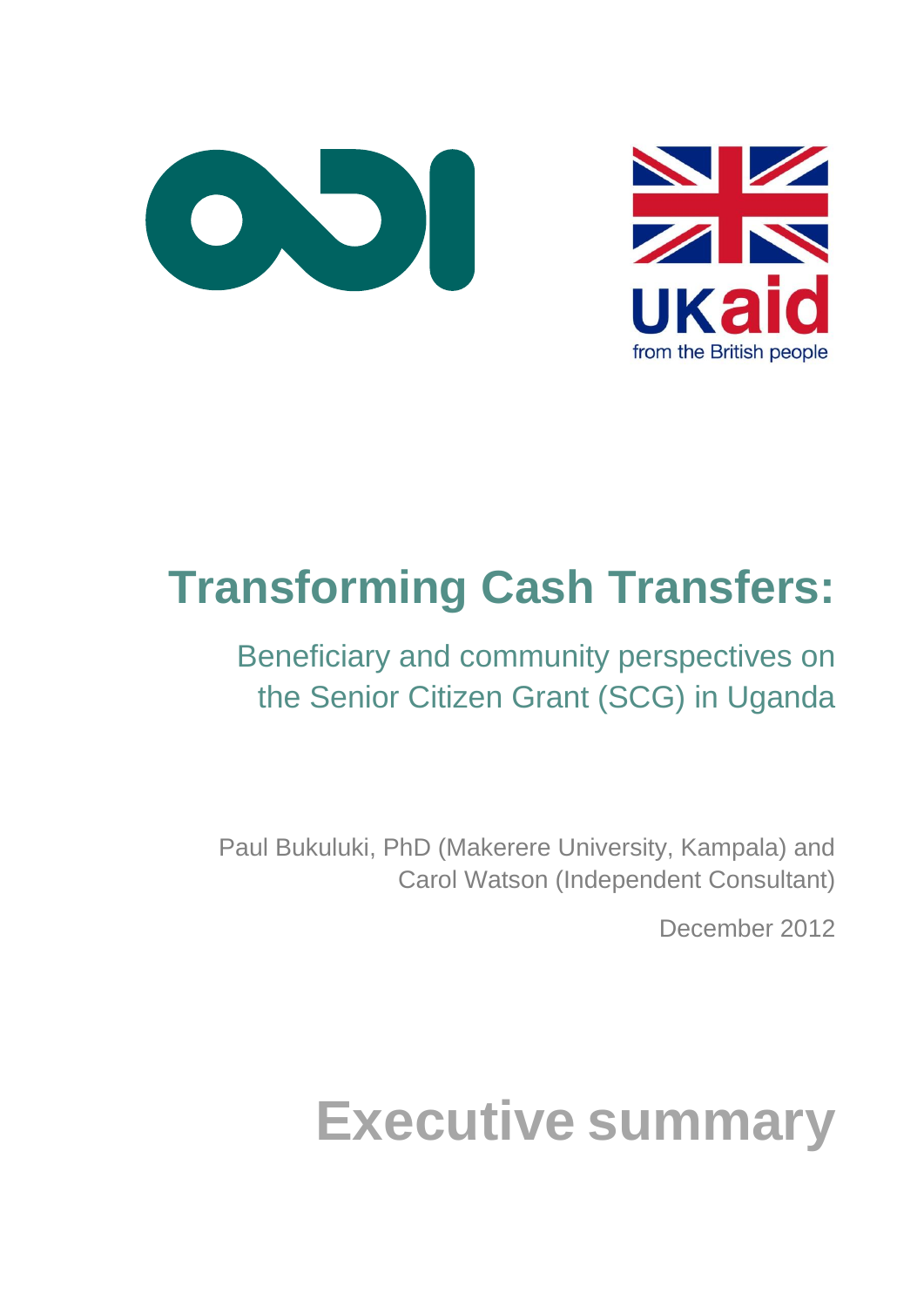### **1. Introduction**

This study is part of a multi-country research study on cash transfers being implemented by the Overseas Development Institute (ODI). The multi-country research seeks to contribute to the knowledge base on unconditional cash transfers targeted to different categories of people. It aims to complement existing information with insights derived from qualitative and participatory research techniques that help bring to the fore the views, knowledge, perceptions and experiences of key cash transfer stakeholders. These include cash transfer beneficiaries, non-beneficiaries and other community members, as well as development partners, policy-makers and programme implementers at different levels. It also seeks to build national research capacity on participatory research techniques that help bring beneficiary views and perspectives into programme and policy development processes.

The focus of the research in Uganda is on unconditional cash transfers to older people (known as the Senior Citizen Grant)(SCG) under the Social Assistance Grants for Empowerment (SAGE) programme. The study aimed to explore views, perceptions and experiences of the SCG, focusing on the older people who are beneficiaries, with complementary information drawn from other community members, policy developers and programme implementers. It aimed to understand beneficiaries' key vulnerabilities and coping mechanisms; their knowledge about and perceptions of the SCG programme; their experiences as beneficiaries, including their use of the transfer and its effects on their lives; and their suggestions for how to improve the programme. Complementary information from other community members (including non-beneficiaries) and from programme implementers and policy-makers was gathered to build a rich and textured understanding of the key research themes at individual, household and community levels.

Data collection methods included: (a) in-depth and key informant interviews; (b) focus group discussions; (c) case studies; (d) structured observations; (e) life histories: and (f) a number of participatory techniques such as community mapping. Data were collected at the national, district and community levels; all respondents gave informed consent. The study was conducted in two districts in Uganda: Kaberamaido, in the eastern region, and Nebbi, in the northern region.

### **2. Programme context and overview**

The Senior Citizen Grant (SCG) is a component of the Social Assistance Grants for Empowerment (SAGE) – a five-year pilot programme to provide regular cash transfers to over 95,000 vulnerable households in 14 districts in four regions of the country. The government plans to scale up the programme from 2015 based on evidence of impact and effectiveness.

SAGE is part of the broader Expanding Social Protection (ESP) programme in Uganda, whose *goal* is to reduce chronic poverty and improve life chances for poor men, women and children, and whose **purpose** is to embed a national social protection system that benefits the poorest as a core element of Uganda's national planning and budgeting processes. The ESP programme aims to foster a comprehensive approach to social protection, strengthening cross-governmental leadership structures on social protection while building the capacity of the Ministry of Gender, Labour and Social Development (MGLSD) to support these structures. A key output of this strengthened leadership will be the development of a social protection vision for Uganda, set out in a national strategic framework, backed by legislation, and translated into budgetary commitments.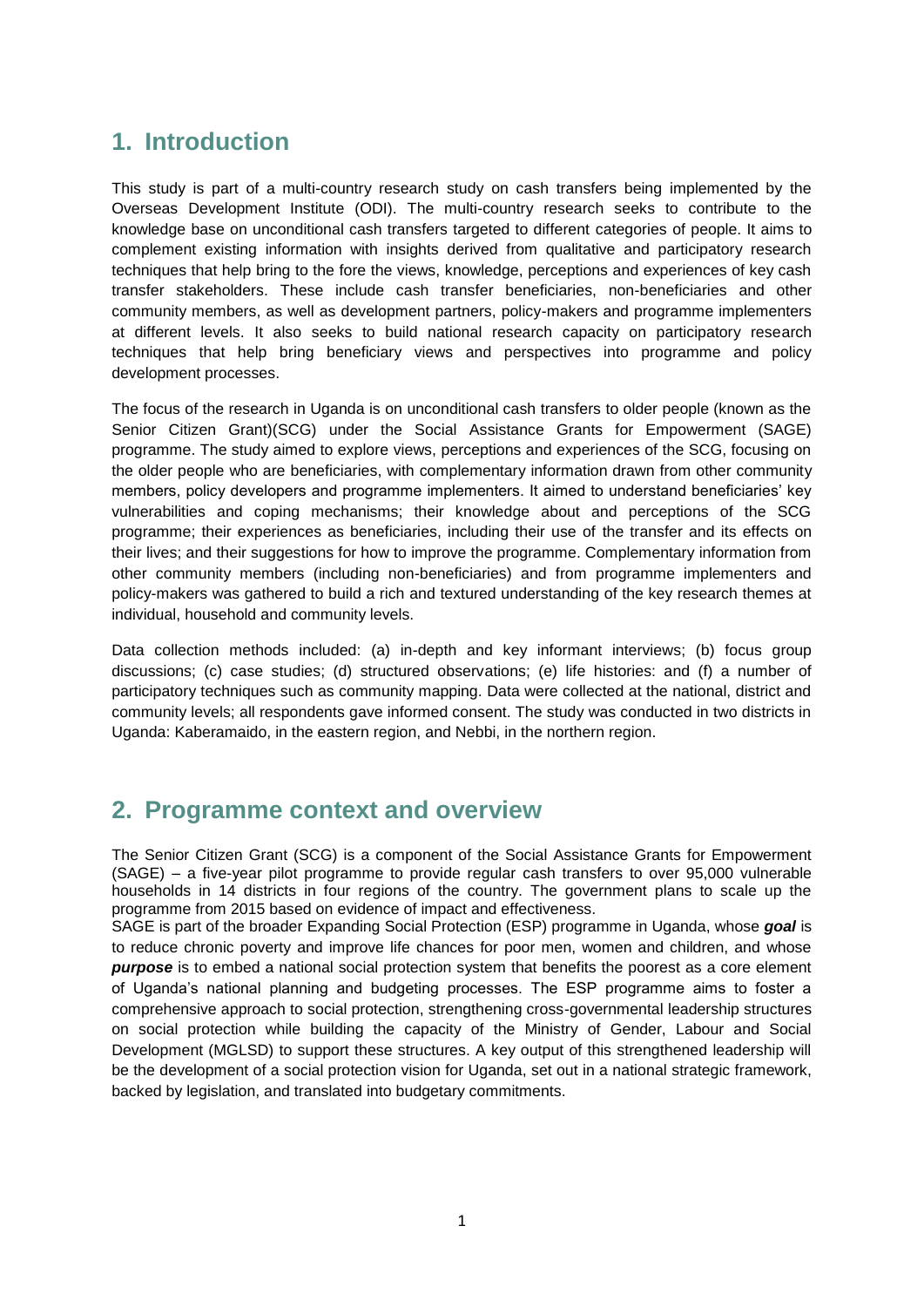The SCG provides an unconditional monthly cash transfer of UGX24,000 (about \$8.70)<sup>1</sup> to older people aged 65 years and above (60 years and above in the Karamoja region). It is designed to reduce old age poverty by providing a minimum level of income security to all older people.

Selection of beneficiaries is undertaken in one of two ways: direct selection of beneficiaries from the national civil registry (i.e. computerised or automated system) or through a community-based ondemand registration process in sub-counties where civil registration has not taken place. A mobile phone company called MTN (Mobile Telephone Network) was contracted as the payment service provider (PSP). The monthly cash transfers are delivered directly to the beneficiaries' Mobile Money account through the MTN Mobile Money service – an instant e-money transfer service – and converted into cash by an MTN agent at designated paypoints. Each beneficiary has a unique, fivedigit personal identification number (PIN) that allows him/her to withdraw cash from their *Mobile Money* account at their nearest agent.

Within the two study districts, the SCG initially covered six out of nine sub-counties in Kaberamaido District and five out of eleven sub-counties in Nebbi District. The SCG has since been expanded, in a phased manner, to cover the other sub-counties in the respective districts.

Although the SCG programme is not systematically linked to complementary programmes, some beneficiaries also benefit from other programmes implemented by the government and civil society organisations (CSOs). However, the Ministry of Gender, Labour and Social Development (MGLSD), through the ESP programme, is planning to conduct a study to explore opportunities for systematically linking the SAGE programme and beneficiaries to other possible services and programmes.

The MGLSD is the lead institution for the management of the SAGE programme (including the SCG component) through its Directorate of Social Protection. The directorate is supported by a Social Protection secretariat, which is responsible for policy development and overseeing programme implementation.

At sub-national or district level, the programme is integrated into local government systems. The chief administration officers (CAOs) are accountable for programme delivery and distribution of funds. Direct programme oversight at this level is provided by district community development officers (DCDOs), who report to the CAO. The district SAGE team/unit, comprising the senior community development officer (SCDO), a SAGE technical officer, SAGE management information system (MIS) officer, and SAGE monitoring and evaluation (M&E) officer, is responsible for the implementation management. At the sub-county level, the programme is coordinated by the sub-county community development officer (SC-CDO).

The SC-CDO coordinates day-to-day programme operations, including liaising with parish chiefs, parish development committees (PDCs) and village council chairpersons. The sub-county CDO reports directly to the senior CDO responsible for SAGE on operational matters, and oversight of subcounty operations is provided by the sub-county chief.

## **3. Key findings**

**.** 

#### **Definitions and experiences of vulnerability and key coping strategies**

Local characterisations of poor and vulnerable people were similar in the two study districts. In most participant narratives, vulnerability was closely associated with poverty. The 'vulnerable' were perceived to be poor.

<sup>&</sup>lt;sup>1</sup> The value of the transfer is revised annually. Average exchange rate dollar/shillings = 2,470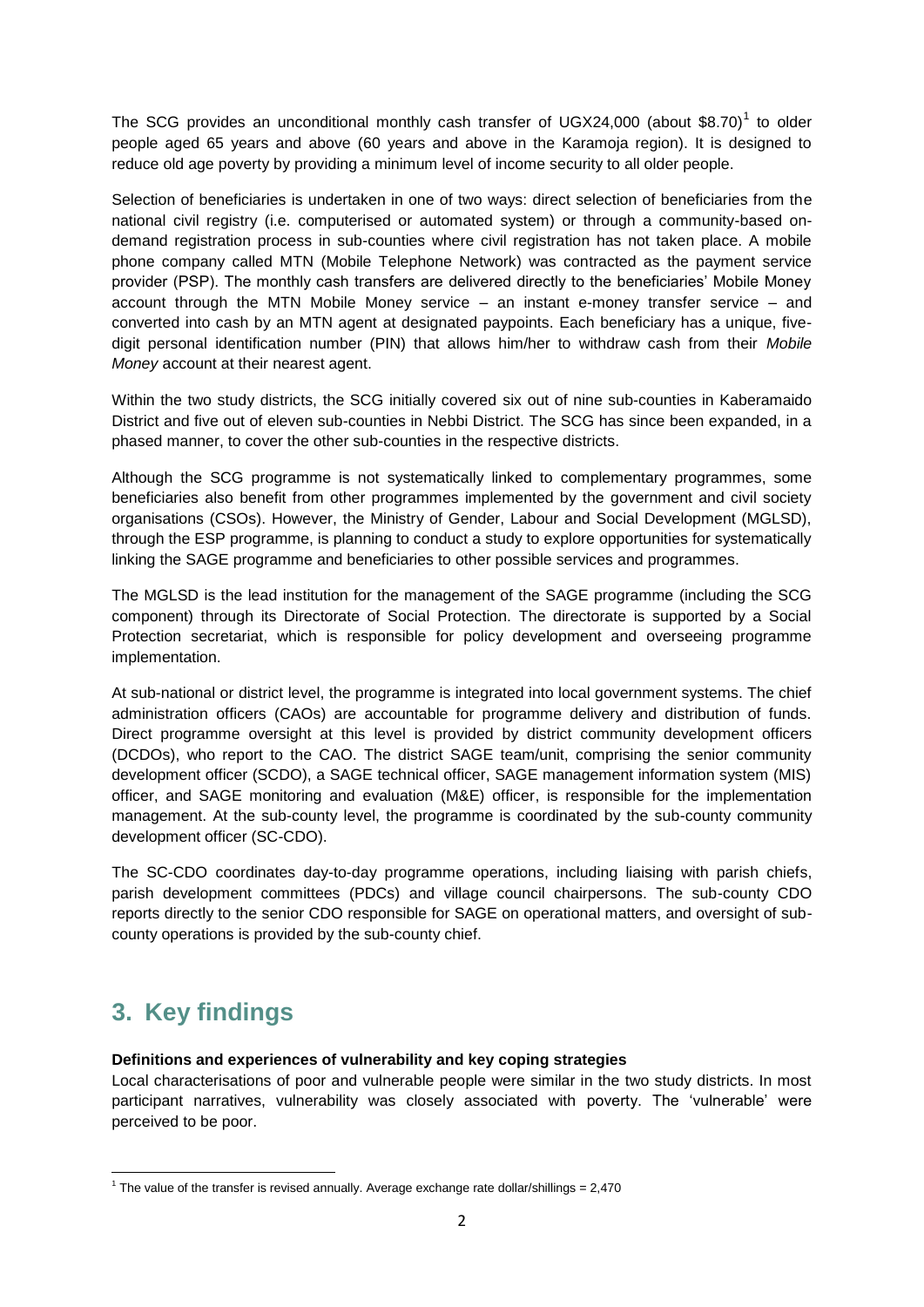The analysis shows that poverty is generally associated with deprivation (reflected in the inability to meet basic needs) occasioned by the lack of resources and income opportunities, social positioning, influence over one's environment and many other things that, as analysts have noted, '*make the*  difference between truly living and merely surviving<sup>'. 2</sup> The lack of agency and inability to cope with episodic shocks were identified as key indicators of vulnerability and poverty. Orphans and other vulnerable children (OVC), widows, people with disabilities, children, older people, and women were identified by respondents as the most vulnerable groups in the communities in the two districts.

A range of factors contribute to vulnerability and poverty. These include: lack of access to resources (e.g. land and credit); insecurity; inadequate access to basic services; low levels of education; poor health status; living in fragile and hazardous locations (especially in Kaberamaido district); death of family members, especially breadwinners; rural-urban migration and decrease in urban-rural remittances; physical disability; inability to engage in productive activities; and loss of job or other sources of income such as remittances. Disintegration of social structures and/or absence of an adequate social fabric – and therefore of the basic informal networks that could help poor individuals or households manage shocks – were also identified as contributing to and heightening vulnerabilities. Behavioural factors, alcoholism, large family size, and polygamy were also considered to be sources of poverty and vulnerability.

Key coping strategies reported include: engaging in casual labour; turning to immediate family and social networks; participating in self-help groups and associational arrangements; borrowing from friends and relatives; selling assets; reducing consumption; and withdrawing children from school. Notably, nearly all coping strategies are informal. Support services from non-government organisations (NGOs) and government were the only formal coping strategies mentioned. This highlights the inadequacy of formal means of social protection for vulnerable and poor people in the two study districts.

#### **Views, perceptions and experiences of the SCG programme**

Most of the study participants (beneficiaries and other community members) were aware of the SCG in both districts. Almost all beneficiaries and other community members understood the eligibility criteria, the targeting process (including procedures for identification and selection of beneficiaries), the key actors (especially at district level), payment processes, and the transfer amount that beneficiaries are entitled to receive, as well as the frequency of transfers. Knowledge about the sites where the programme was being implemented – especially at the sub-county level – was also very good.

Beneficiaries in the two study districts perceived the SCG to be a *'dependable source for life and livelihood* and considered it a sign of the government's commitment to meeting their needs. Study participants (both beneficiary and non-beneficiary) also seemed to agree that the SCG targets one of the most vulnerable groups of people – older people. They perceived the targeting process to be fair, with no significant differences in beneficiary experiences of targeting or enrolment based on the different methods used (automated registration in Kaberamaido and community registration in Nebbi).In both districts, the SCG was perceived to be less prone to corruption than other types of programmes, as money is given directly to beneficiaries and the process of accessing the benefits is clear.

A considerable number of study participants (both beneficiaries and other community members) felt that the amount was enough and appropriate for older people. Some, however, felt that the income transfers were insufficient to improve the well-being of older people, and furthermore that older people needed not only cash but also systems of care to provide them with sustainable support. Some also perceived the eligibility age (65 years and over) to be too high. The general perception was that poor

<sup>1</sup> <sup>2</sup>Damas, P.and Israt,R. (2004)'Vulnerability and poverty: what are the causes and how are they related?' Term paper for InterdisciplinaryCourse, International Doctoral Studies Program at ZEF, Bonn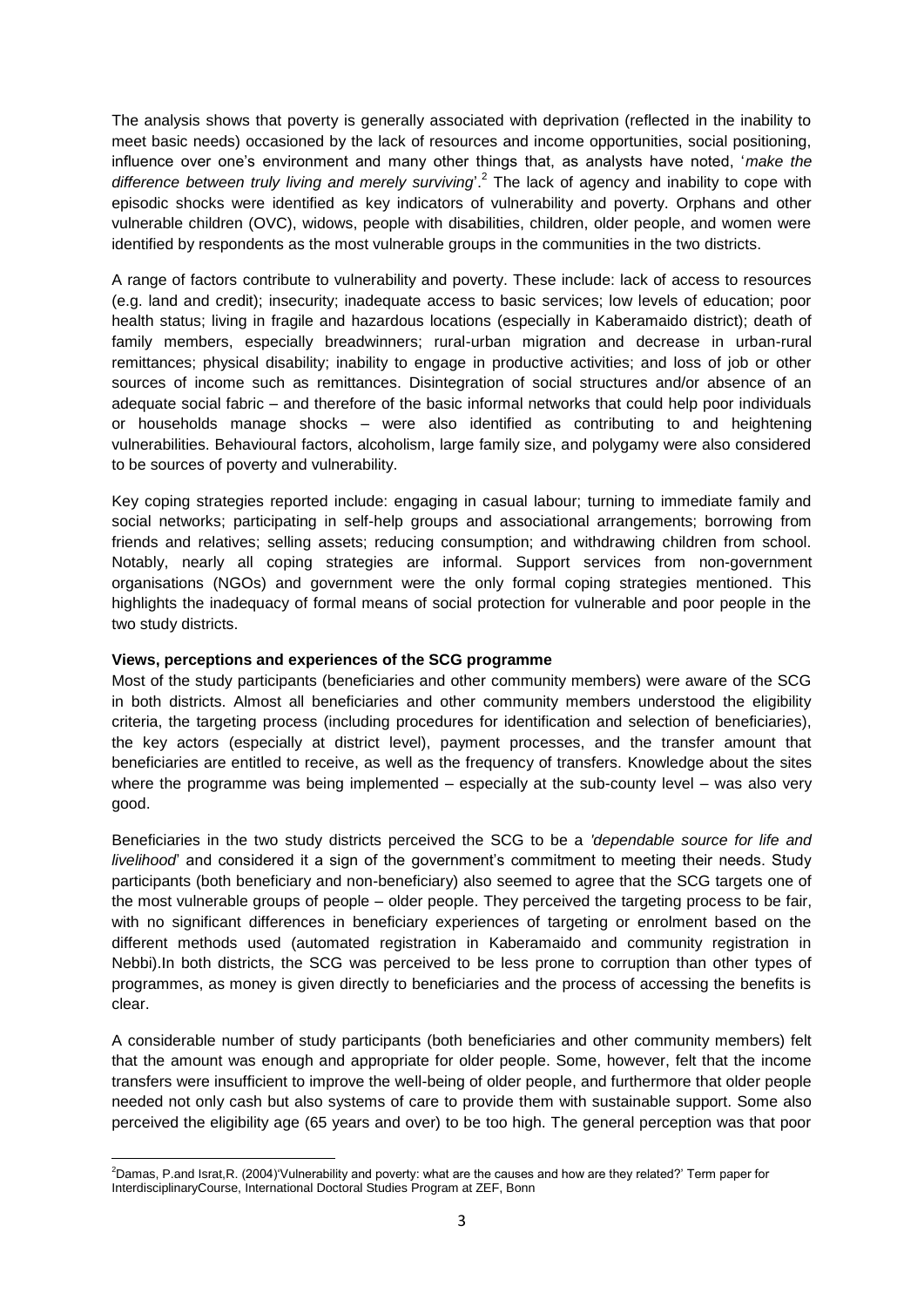older people start the ageing process (in reference to the decay of physical vitality) early in life due to persistent vulnerability to malnutrition and ill-health.

Beneficiaries reported that if they are not able to go to a designated pay point (for example, due to physical disability), a relative or trusted friend (i.e. alternative recipient) can be sent to receive the cash on their behalf. Isolated cases were, however, reported in which alternative recipients diverted and failed to deliver the full amount to the beneficiaries. Some beneficiaries (especially in Kaberamaido district) complained about having to travel long distances to pay points, which reduces the net benefits of the transfers. This was attributed to the limited number of pay points provided by MTN. Others complained about the frequent breakdown of MTN systems (network failure), which they said leads to delays in accessing the cash transfers and/or long waiting hours. In fact, some suggested the need to use more than one payment service provider.

#### **Use and effects of the cash transfer**

Many positive effects of the cash transfer were reported at individual and household/community levels, often intertwined in interesting ways. At individual level, beneficiaries took pleasure in, for example, being able to buy new clothes or shoes for themselves; at the same time, being more 'presentable' allowed them to interact more with others, hence solidifying social contacts. At household level, the transfer improved beneficiaries' capacity to meet their basic needs, including for children under their care, and improved relations between parents and their children/relatives because of reduced dependency. At the community level, effects were felt both in terms of boosting the local economy and improving relations between beneficiaries and the wider community. Most beneficiaries reported that the cash had improved their self-esteem, status and empowerment, and enabled them to be active members of their households and communities, rather than burdens.

The monthly transfers have enabled beneficiaries to meet the costs of basic necessities for themselves and their families (e.g. food, medicine, soap, and even education for their grandchildren) and have also facilitated home improvements, productive investments, savings, and access to credit.

Almost all study participants (beneficiaries, non-beneficiaries and programme implementers) reported that the SCG has had positive effects on the lives of beneficiaries. Key positive effects reported include: empowerment of older people (improved self-esteem, personal status); increased access to basic education for orphans and other vulnerable children who previously could not attend school; improved access to healthcare services; investment in livelihoods and productive activities; and improved household nutrition. In addition, spending cash within local communities further extends the benefits by stimulating local markets.

In terms of gender, female beneficiaries were more likely than their male counterparts to spend their cash on meeting needs of their grandchildren and orphans and vulnerable children. The cash also seemed to have contributed to women's greater sense of economic and social empowerment, reflected in having control over regular financial resources, and improved participation in intrahousehold decision-making.

The overwhelmingly positive effects above notwithstanding, a few study participants mentioned inappropriate use of the cash transfers by some beneficiaries for alcohol consumption, and, in some cases, reduction or 'crowding out' of family support, including remittances and intra-family transfers, and other forms of informal support to older people. Overall, however, findings show that the SCG has helped to strengthen rather than weaken social networks and connections for older people. Even the 'crowding' out was viewed positively by some beneficiaries, with the SCG seen as relieving their adult children of onerous economic responsibilities for their older parent's welfare.

#### **Implementation successes and challenges**

The SCG programme is very new; at the time of the study, transfers had been made for just ten months in one of the study sites (Kaberamaido) and five months in the other (Nebbi). It is thus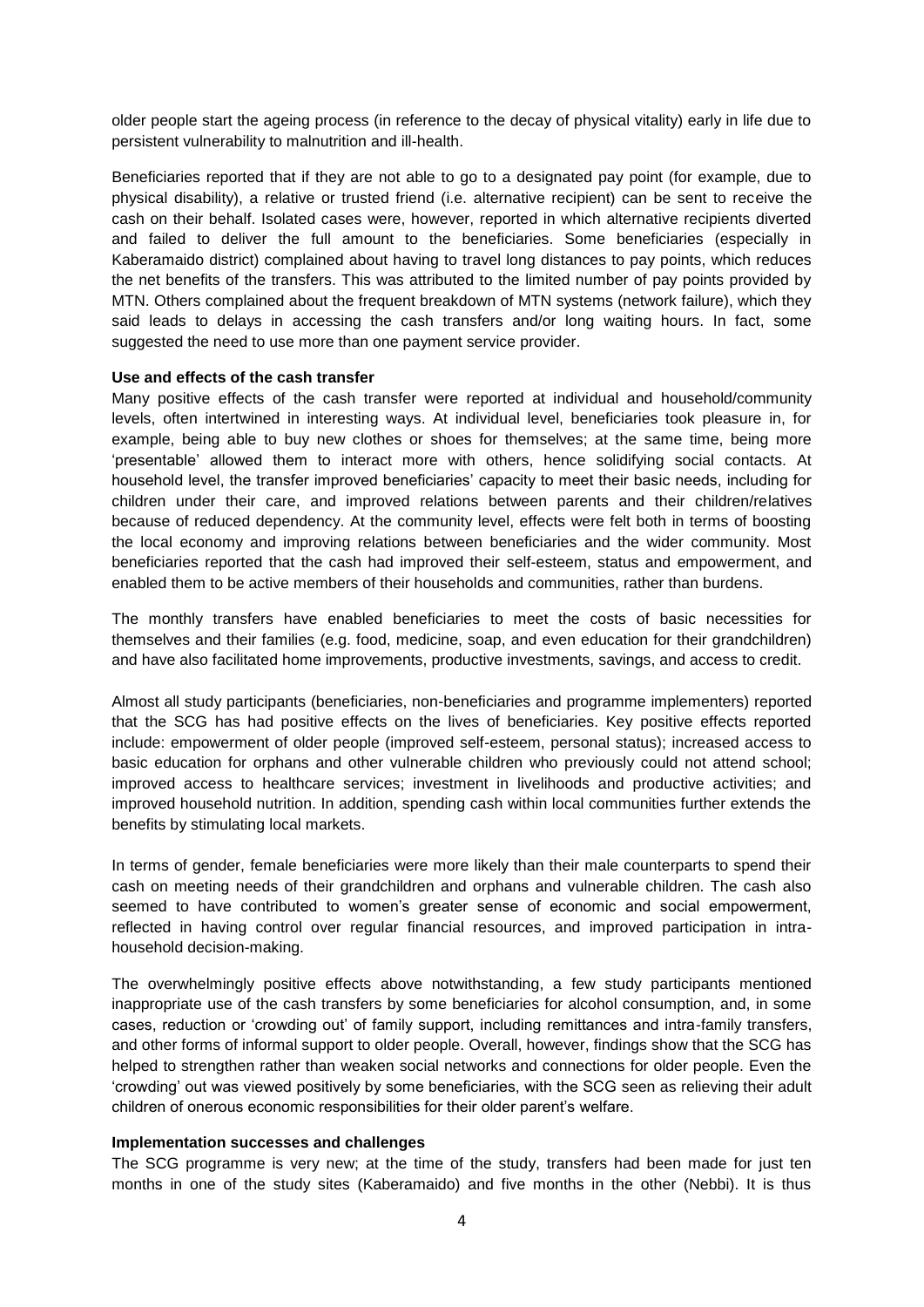remarkable that the programme has already had such important effects on beneficiaries' lives, and that the complex implementation processes extending from national to district to sub-district level are running so effectively.

The study identifies a range of programme implementation successes. These include: fair targeting and simplicity of the targeting process; minimisation of exclusion and inclusion errors, thereby reducing wastage and avoiding community tensions; protecting beneficiaries against inflation (through periodic adjustment of the value of the cash transfer);and a payment system (with cash directly delivered to beneficiaries *MobileMone*y account)that minimises the risks of erroneous payments.

However, a number of challenges relating to programme implementation were reported. These include: difficulties in proving the age of beneficiaries, especially in sub-counties where the civil registration exercise had not yet taken place; staffing gaps at local government level; delays in reporting deaths of beneficiaries; network/system failures at the pay points; long distances to pay points, raising opportunity costs of accessing benefits; and reporting challenges arising from limited automation, especially at lower levels of local government.

The SCG programme has inbuilt complaints and grievance procedures, which facilitate receipt and resolution of beneficiaries' grievances. However, some delays in effectively handling beneficiary complaints were reported. In addition, some beneficiaries reported being afraid to freely express their concerns. Other beneficiaries observed that although they raise their concerns about the programme to local council chairpersons, parish chiefs and sub-county officials, they rarely get feedback.

#### **Participants' suggestions for improving the SCG programme**

Key suggestions for the future direction of the programme were gathered from beneficiaries, implementers, national decision-makers, civil society stakeholders, and donors/development partners. It is hoped that these can feed into and be taken into consideration in the ongoing workstreams already covering such issues within the ESP and SAGE secretariats. Recommendations for improvement, of course, have to be carefully evaluated and weighed against overall policy and programme objectives, budgetary resources, and political will. Some of the key suggestions from study participants are as follows.

- *Programme management and delivery systems***:** Recommendations for improvement of SCG delivery systems (identified by beneficiaries, programme implementers, and national policymakers)focused on resolution of the network/system failure problems; establishing pay points closer to beneficiaries; addressing staffing gaps at the local government level; and ongoing targeted capacity-building and training programmes for local government staff*.*
- *Value of the cash transfers*: Some study participants (both beneficiaries and implementers) suggested the need to increase the amount of the cash transfer. They argued that while the transfer does improve older people's lives, and appreciate that the value is reassessed annually, they felt that the current benefit level may be insufficient for recipients to exit poverty.
- *Age of eligibility*: Some study participants (beneficiaries and programme implementers in particular) observed that the age of eligibility (65 years and over) is too high and excludes many poor and vulnerable older people. Given general mortality trends, they recommend that the eligibility age be lowered, with some suggesting to 60 years and others to 55 years.
- *Closer integration with complementary services***:** A number of study participants (particularly programme implementers and national policy-makers) recommended strengthened linkages between the SCG and other complementary services to enhance